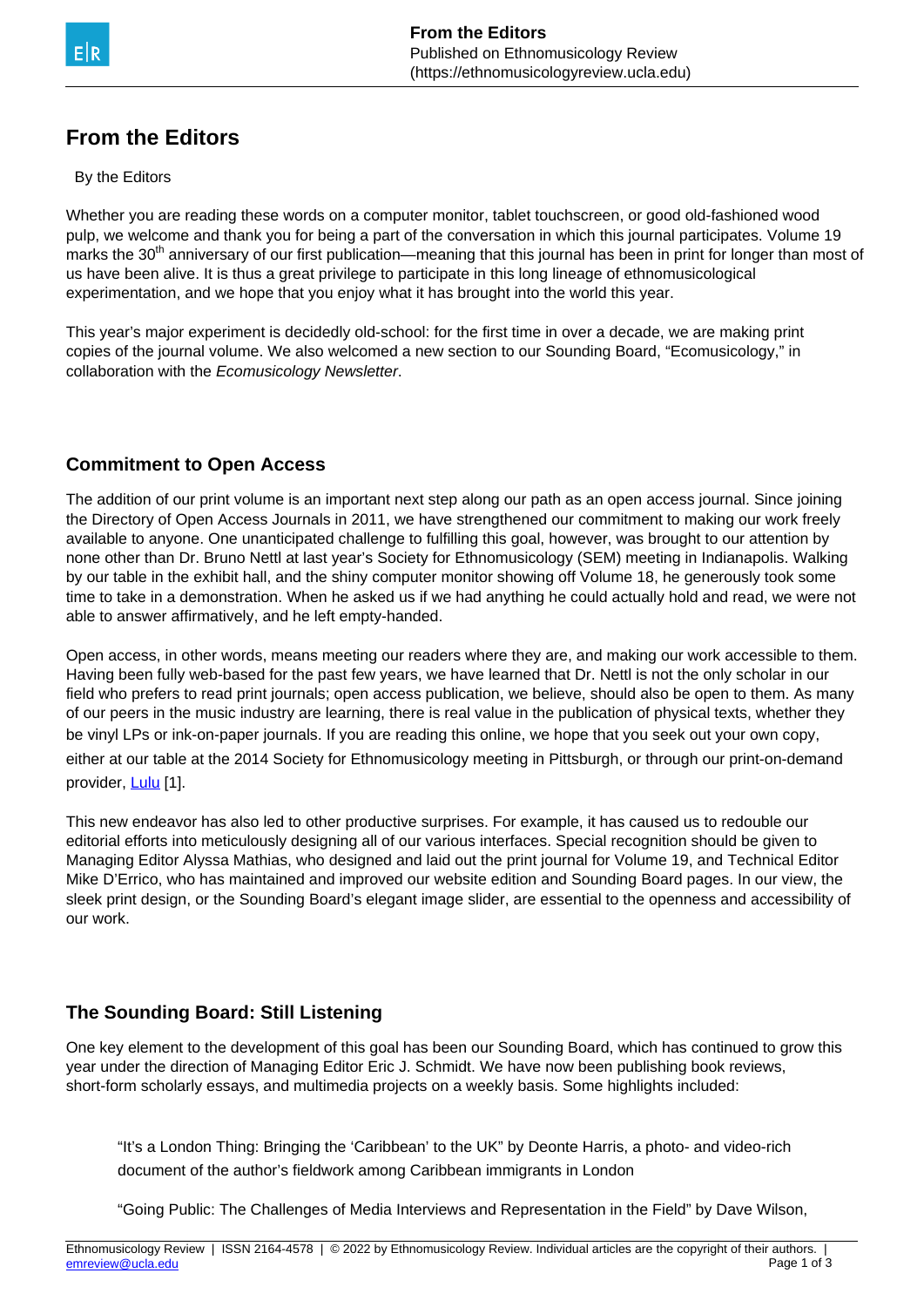written from Macedonia, which explores the challenge of engaging with broadcast media as an ethnographer

"Ecology and Ethno/musicology: The Metaphorical, the Representational, and the Literal" by Marc Perlman offers a theoretically robust introduction to the field of ecomusicology, by way of considering music and ecology beyond metaphor

"Historical Narratives of the Akonting" by Scott Linford, a report, which includes video recordings of his fieldwork in The Gambia, on the narrative histories of the akonting—a West African lute that bears striking similarities to the banjo

"Doing it Backwards: My Unexpected Goldberg Variations" by Dan Tepfer, who explores how he came to record J.S. Bach's Goldberg Variations after a long and successful career as a jazz improviser, and what Bach taught him in the process

This year, Editor In Chief Alex W. Rodriguez tells the story of the Sounding Board as part of a roundtable panel at the SEM meeting in Pittsburgh. As part of the panel "Ethnomusicological Perspectives On Open Access Publication," he is joined by James Cowdery, Wendy Hsu, Darren Mueller, Guthrie Ramsey, and Justin Schell. The six presenters' position papers are published here as this year's Sounding Board feature; you can also find them online in the Sounding Board subsection "What's Goin' On."

# **Volume 19: Manifesting Interdisciplinarity**

We are also pleased to offer three compelling peer-reviewed articles that contribute important scholarly insights to our field. Each, in its own way, engages with key threads in ethnomusicological discourse while also taking them in unforeseen directions. David Cashman's thorough documentation of the practices and culture of cruise ship musicians uses the ethnographic method familiar to most ethnomusicologists, taking it off-land and into the complex, de-territorialized and re-spatialized world of commercial cruise lines. His work causes us to reexamine the ways in which people and cultures move, and how their musical practices create space and meaning amidst this movement. Drawing from cultural studies and media studies, James Gordon Williams offers an engaging and sympathetic close reading of T-Pain's "Can't Believe It," highlighting the ways in which T-Pain's "optic-sonic insurgency" resists stereotypes of blackness while imagining its virtual potentialities. Helga Zambrano examines the sonic-textual relationship through the lens of literary theory, particularly from the perspective of translation advocated by Jorge Luis Borges. She deftly applies this analysis to the poem "Sensemayá" by Cuban poet Nicolás Guillén, and its symphonic offspring Sensemayá, penned by his friend, Mexican composer Silvestre Revueltas.

It is also significant that all three authors come to us from outside of ethnomusicology's traditional home, the North American academic music department. Cashman is a lecturer in an Australian university department of Arts and Education, Williams is an Assistant Professor of African American Studies, and Zambrano is a doctoral student in Comparative Literature. Each brings a unique toolkit to the questions explored herein, and these have benefitted tremendously from the editorial exchange offered by our peer reviewers, all established North American academic music scholars. We have been in the unique position to witness this exchange as it unfolded throughout the editorial process, and can attest to its richness and vibrancy. Of course, it is not necessary to take our word for it: the scholarship speaks for itself, making clear that ethnomusicology's interdisciplinarity extends beyond the marriage of anthropology and musicology proposed by Alan Merriam 50 years ago.

The scholarly dialogue in which these pieces take part explores the ways in which people make sound and space through the production of texts—whether they be a modernist symphony, cruise ship stage routine, or a contemporary music video. These include essential visual and aural elements, and—true to ethnomusicological form—the sounds are considered in relationship with the visual cues, centering the role of sound without separating it unnecessarily from the sonic-visual interplay. In other words, to borrow Charles Seeger's useful dichotomy: this is speech-communication that takes music-communication seriously, considering both the aural and visual elements of both without arbitrarily privileging what we see over what we hear.